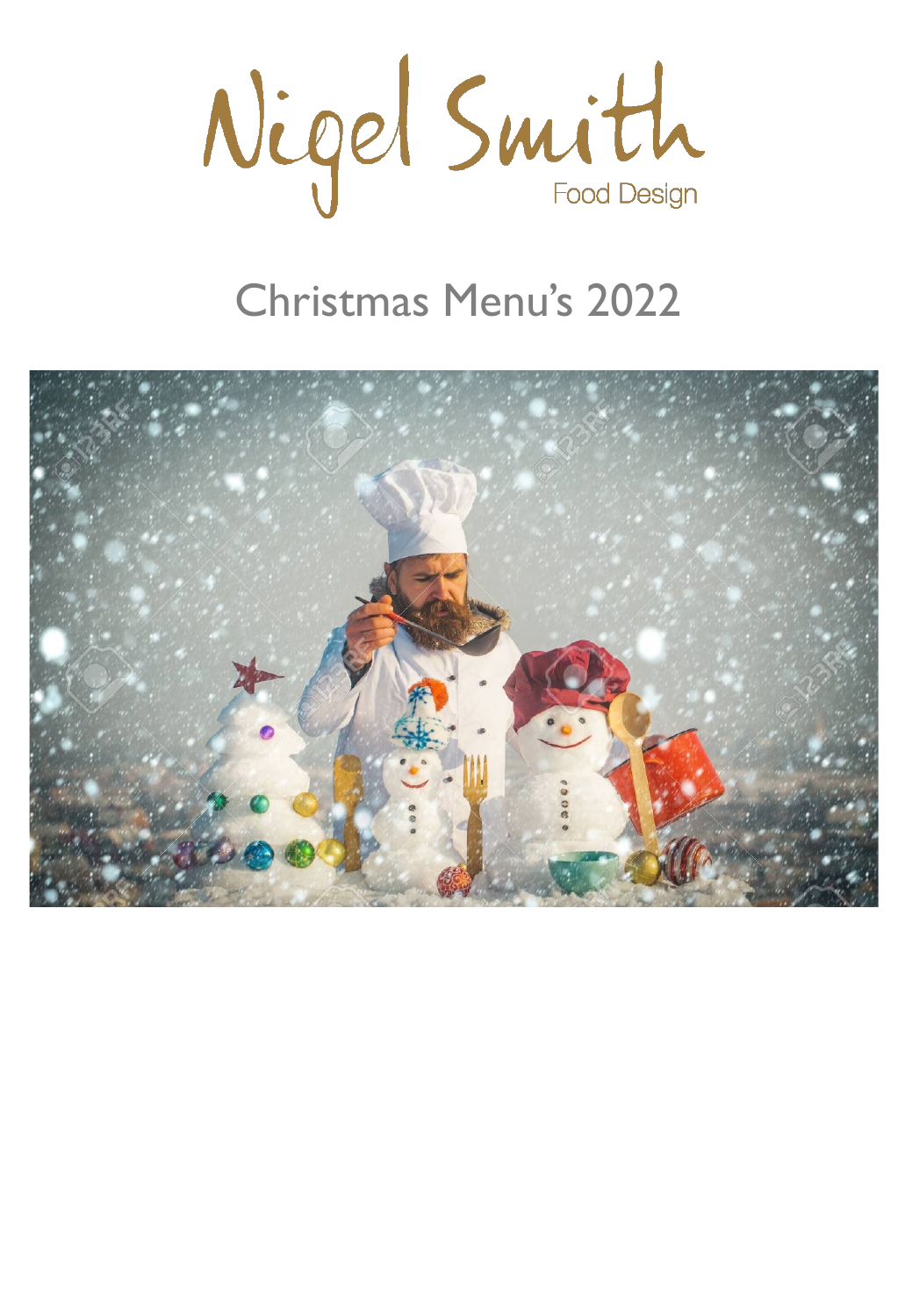# Feast Boards For Sharing

A sharing style of food, great for friends and family

# Starters To Share

Charred vegetable salad *With wasabi, radish and shaved nuts*

Oak smoked salmon *Warm and cold smoked salmon with pea shoots, sauce gribiche*

> Moules Mariniere *Pots of mussels with sour dough bread*

> > --

## Mains To Share

A new range of menu using many different cuts from the same primary ingredient, presented on 3foot large square sharing boards

#### Cornfed Chicken

*Roasted cornfed chicken, sage and onion stuffing, roasted potatoes in chicken dripping, crispy chicken wings and buttermilk fried drumsticks, with* Apple coleslaw Penni black farm salad Buttered Greens

## Organic Suckling Pig

*Roasted loin of suckling pig, chargrilled pork chops, pork fillet Wellington, baked leg of pork, shoulder of Pork, Chorizo and chick pea casserole, Pink Lady apples, beef dripping roast potatoes, with*

Caramelised red onions Boulangère Potatoes Coleslaw

#### Herefordshire Long Horn Beef

Our beef is aged for 50 days with Himalayan salt giving an amazing depth of taste. *Braised shin of beef, bourguignonne, slow cooked short ribs, ox cheek, rib and chateaubriand of beef, with*

1000 leaf Chips Bearnaise Sauce Sprouting broccoli Vine tomatoes

#### -- Sundae Bar

Bramley apple pie sundae

Knickerbocker glory

Salted caramel fondue with marshmallows and doughnuts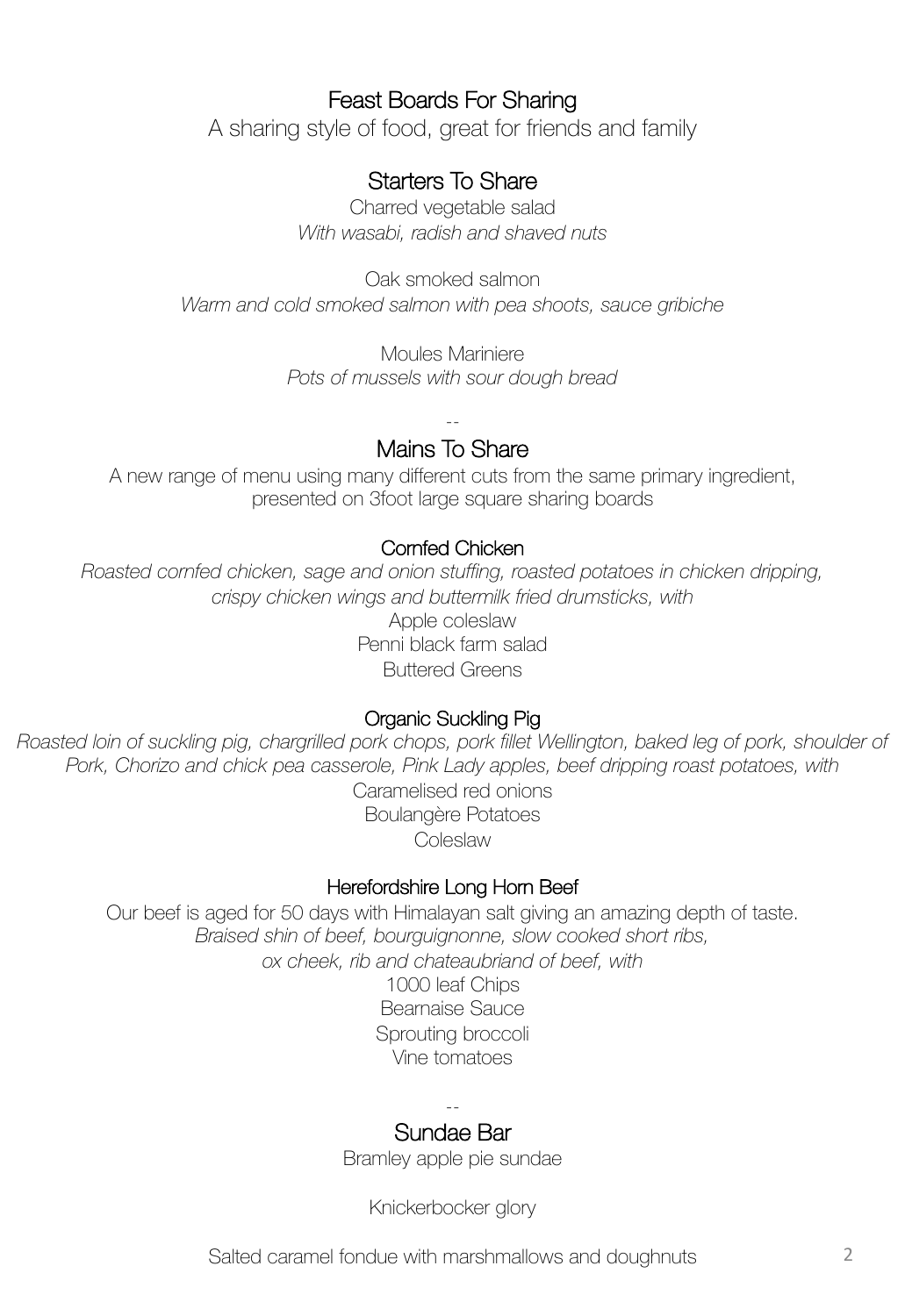# Festive Feast Buffet

## Sharing Boards To Share

Cold

Honey roast courgettes, balsamic onions, miso baked aubergine, roasted butternut squash, radishes, semi dried tomatoes, olives, bruschetta

Hot Pea, olive arancini, potato, parsley and caper croquettes

### - Main Course

Cajun baked turkey roulade

Pot roast corn-fed chicken

Saffron and wild mushroom risotto roll, Baked aubergine with borlotti beans, King oyster mushroom stuffed with baked Portabello mushroom, salsa verde

> Charred Corn with lime, coriander Miso baked little gem Chilli roasted sweet potato Warm Winter vegetable salad apple cider dressing Pearl barley tabbouleh

## **Deserts**

Panettone ice cream with Winter berries

Frozen berries with hot white chocolate sauce

Christmas tiramisu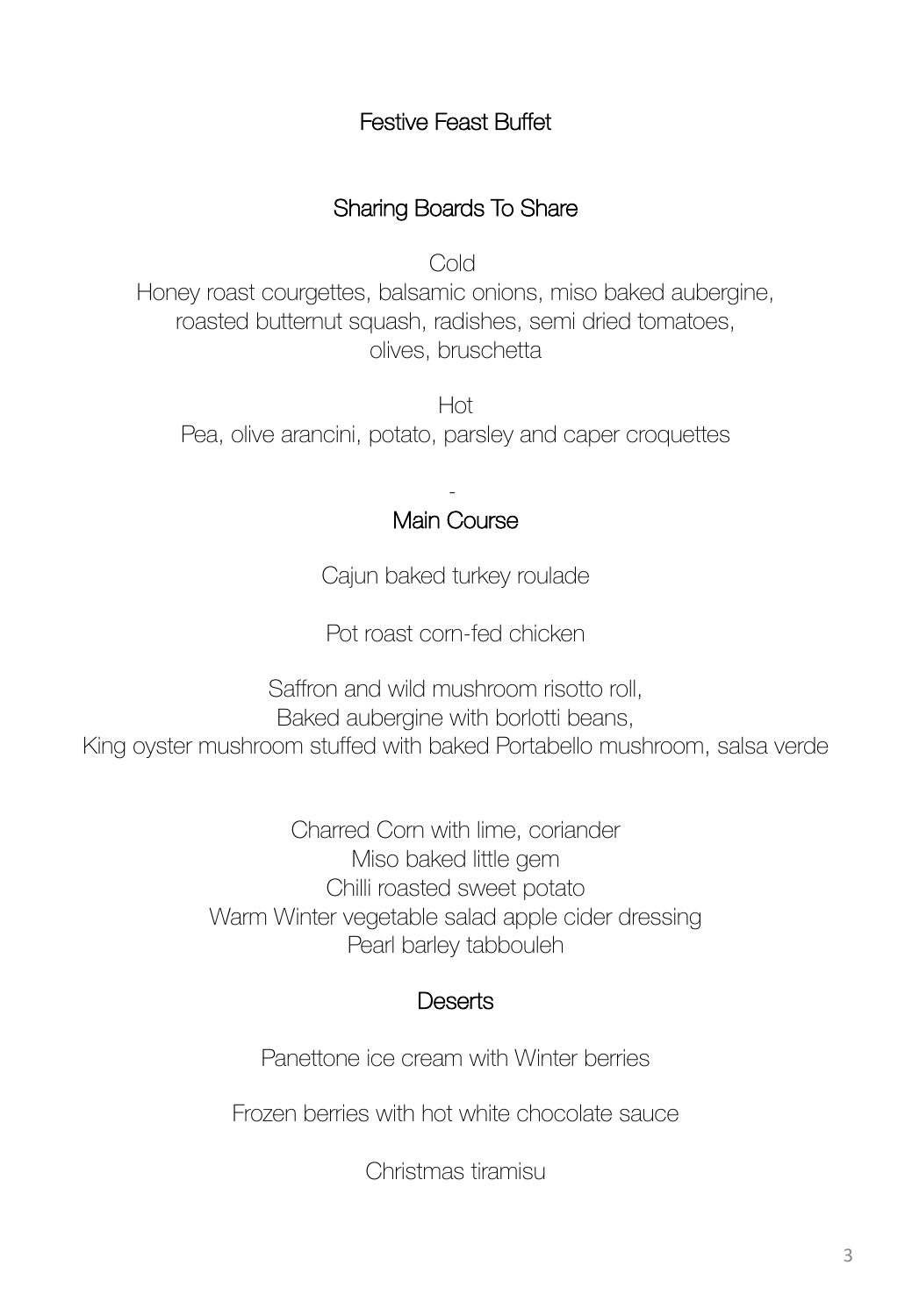#### Christmas Tasting menu

Pea & Cep Arancini Roasted Chicken with Sage & Onion Venison Skewer, roganberry compote Carrot with Rabbit Confit Scallop cervice, coconut & ginger Glazed pork belly, apple puree

> Butter poached Lobster Sea herbs, cucumber

> > -

-

Salt baked Celeriac, Truffle and Apple

Pigeon, Jerusalem Artichoke & Hazelnuts

-

-

Turbot maxime Candied shallot, Morel

-

Beef Wellington Shin of Beef Wellington, Roasted Fillet of Beef, Kale, Pomme Puree, Chantenay carrots

Eccles Cake, Lancashire Cheese & Chutney

-

Rhubarb & Custard Poached, Sorbet, Panacotta, Crisp, Tuile,

-

Chocolate Truffles

-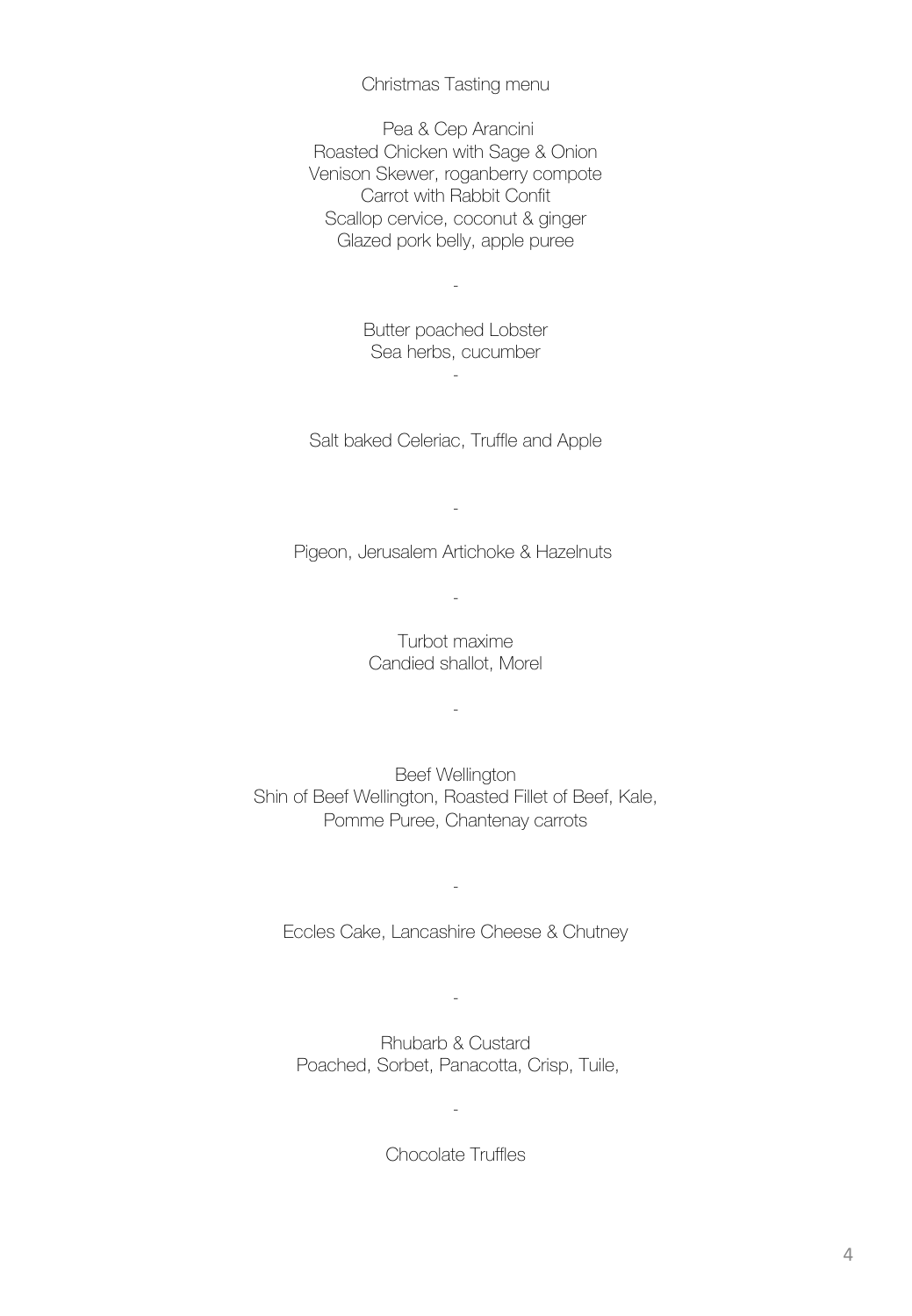#### Luxurious Christmas Dinner

**Canapes** Compressed water melon and Parma ham flavoured with ginger and mint Seared Scallops, Cauliflower Cream Triple Cooked Chip, Caviar & sour Cream Five spice duck, Hoi sin Bombay Aloo fritter Smoked Salmon & cucumber Canneloni

> Pan fried Foie Gras Puy lentils, balasamic, crisp bacon

> > -

-

Crab, Burnt Onion & Avocado *Dorset picked crab with caramelised onion mayonnaise, and Avacado purree Melba toast*

> Game Terrine Onion Puree, shallot rings, pickled vegetables

> > -

-

Roasted organic Turkey Basted with truffle Butter, artisan sausages rolled in bacon, Sage & Onion Stuffing

Goose Fat Roasted Potatoes Bouquetere of Vegetables Sprouting Brocoli, Pancetta Sautéed Brussel Sprouts, Glazed Carrots Sautéed Cavelo Nero Cabbage, Cauliflower Cheese, Honey Roasted Parsnip Red Wine Jus

St Clements Sorbet

-

-

Christmas Pudding Brandy Sauce, Christmas Pudding Parfait. Crushed Amaretto

Coffee & Truffles

-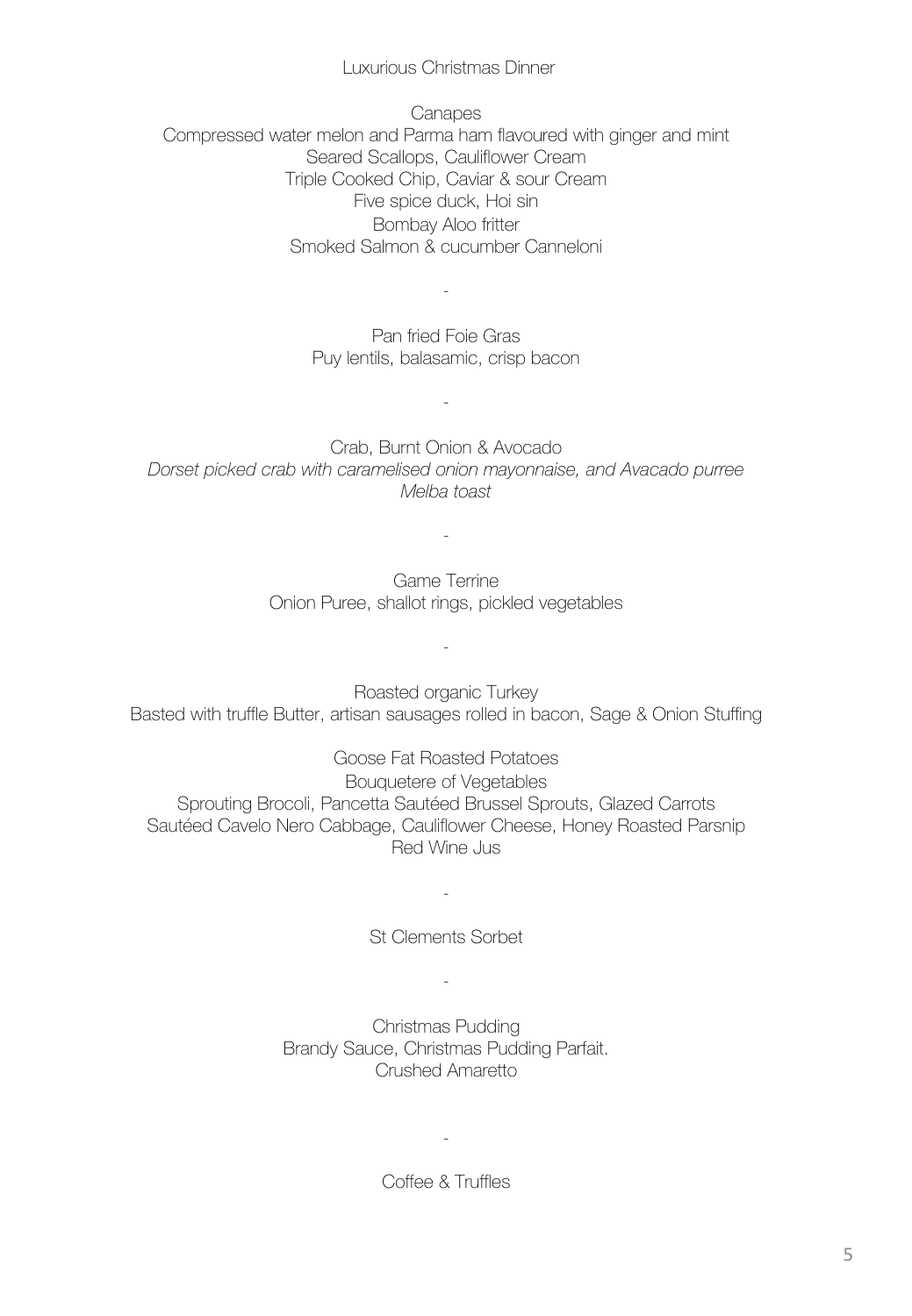#### Christmas Evening Buffet

Hand made Sausage Rolls **Quiches** Scotch Eggs

Cold Meats Ham, Turkey, Beef, Charcuterie

English Garden Salad, Celeriac Remoulade, Tomato & Olive Salad

Sour Dough breads

#### Cheese board

A selection of British cheese with Spicy Jammy Dodgers, Eccles Cakes and Cheese twists

#### Desert Buffet

Tiny Black Forest Gateau,

**Macarons** 

**Eclairs** 

Raspberry Delice

Gateau Opera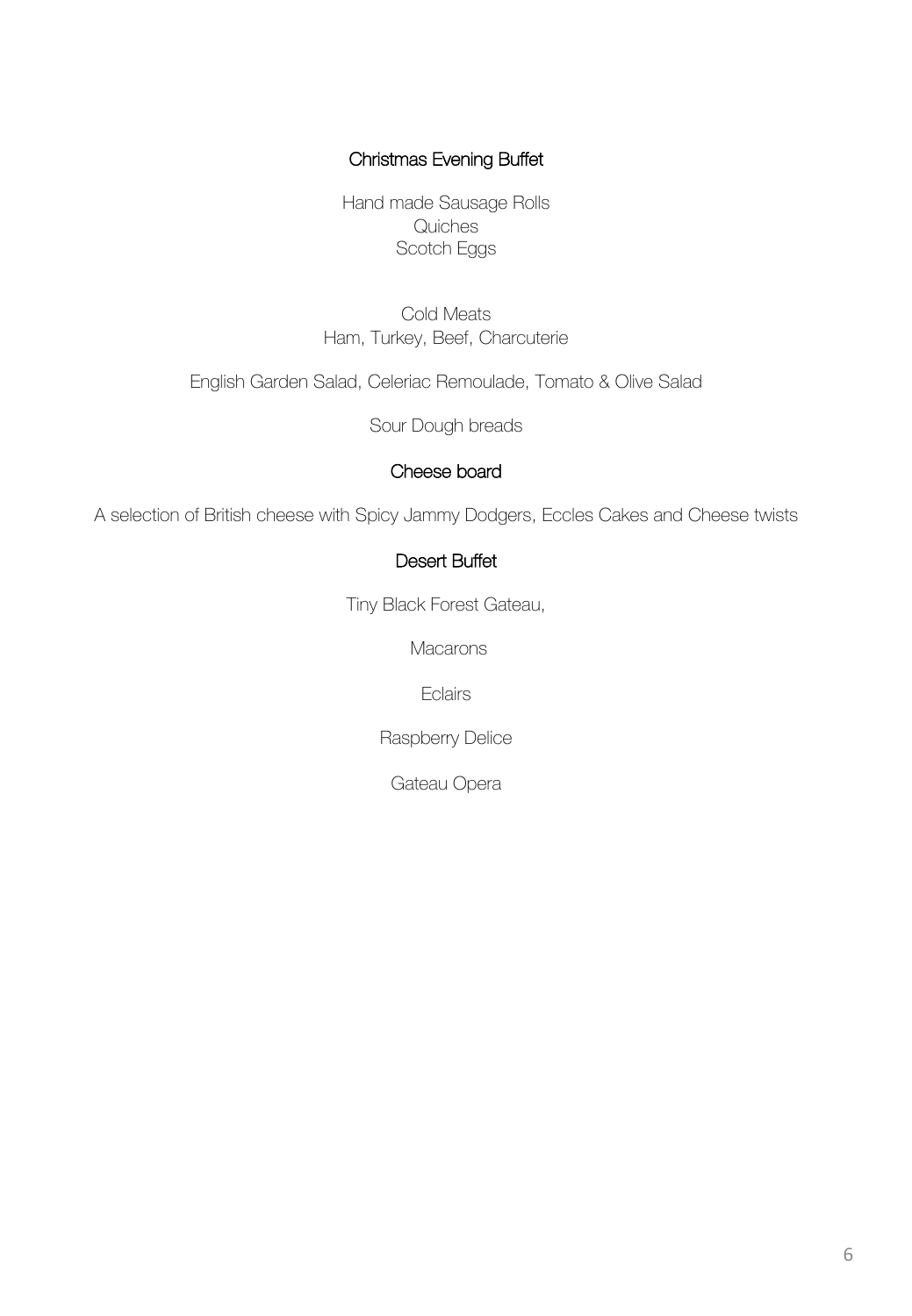#### Gourmet Buffet

Caviar with Blini Selection of Sevruga, Beluga and English Caviar served with blini's & Sour cream

Celeriac Soup with Shaved truffle

Foie Gras 'mi cuit', Chicken Liver Parfait, Game Terrine, Smoked Venison Sour dough crisp breads

Crab Ravioli with Lobster Bisque

-

Or

Squid ink Risotto with Robata Octopus

-

Roasted Fillet of Beef, Yorkshire pudding and Horseradish Roasted Crown of Corn Fed Chicken, Bread Sauce Roasted Turbot Fillet, chive butter Char Grilled Halibut, caper butter

> Selection of winter Vegetables Fondant and Dauphinoise Potato

> > Retro Flambe Deserts

Crème Suzette Peach Melba

Served with Vanilla Ice Cream

-

Coffee & Truffles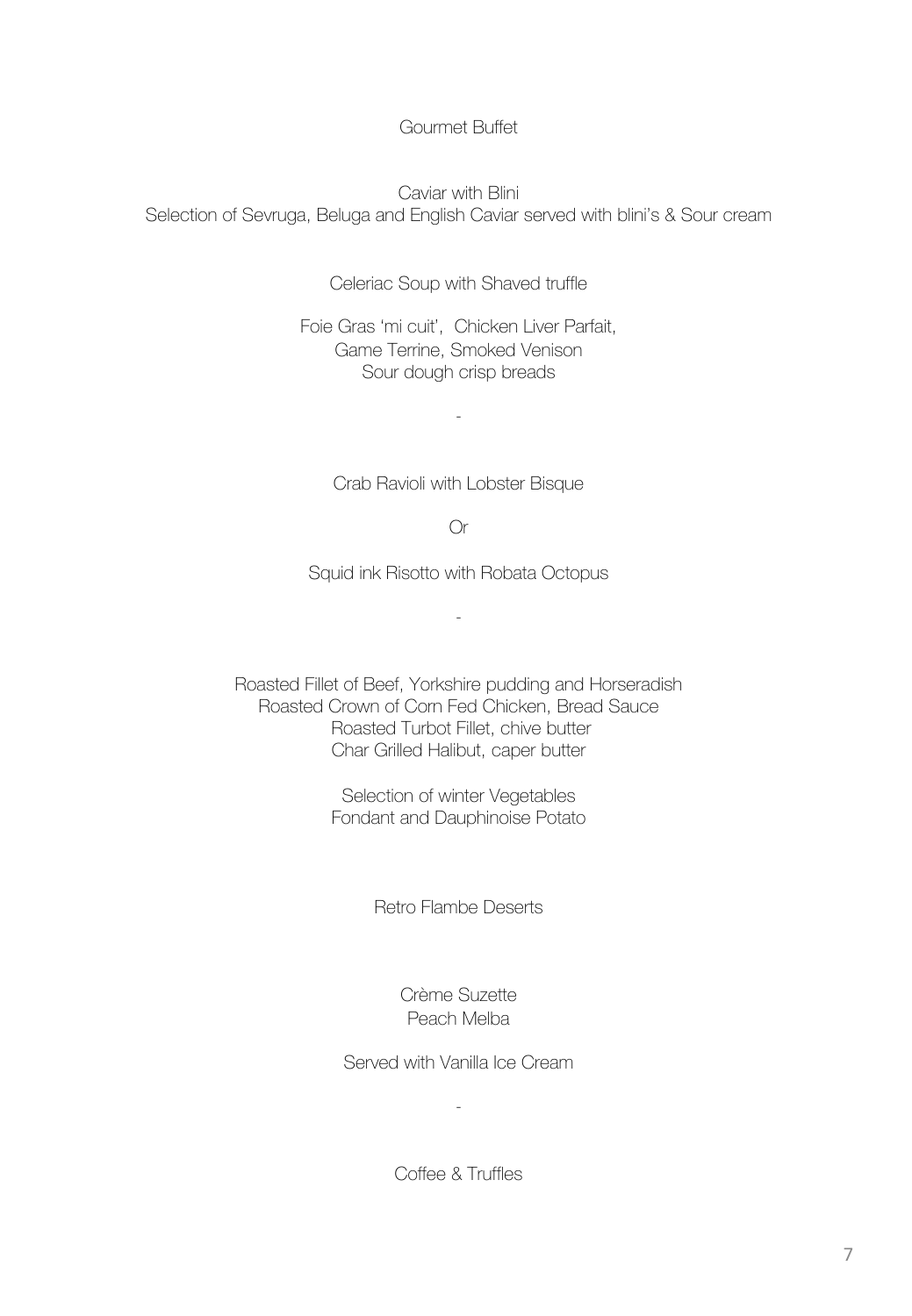Rotiserie and BBQ

Our Beef is Txuleta Beef which is grass fed. Our Pork is Porchetta style of Pig

Christmas Caramelised Suckling Pig, Slowly Cooked with Soy, Honey & Ginger Over cinnamon bark

Our Steak Boards Tomahawk, Rib, Sirloin Chateaubriand, Short rib, Smoked brisket All from the BBQ Sticky braised Shin of beef and Oxtail Will be from the stove

Selection of sauces to accompany meats. Goose Fat roasted potatoes Duck Fat Chips Honey & Rosemary Roasted Root Vegetables

Cous cous & chick pea tagine style salad Piedmont pepper salad English Garden Salad

**Desserts** 

From The BBQ

Chilli & Vanilla Roast Pineapple Charred Fig & Bananas Served with Vanilla Ice Cream Baked Apple with Caramel Sauce BBQ Plums with Amaretti Biscuits, toasted almonds,

> Chocolate Truffles **Coffee**

-